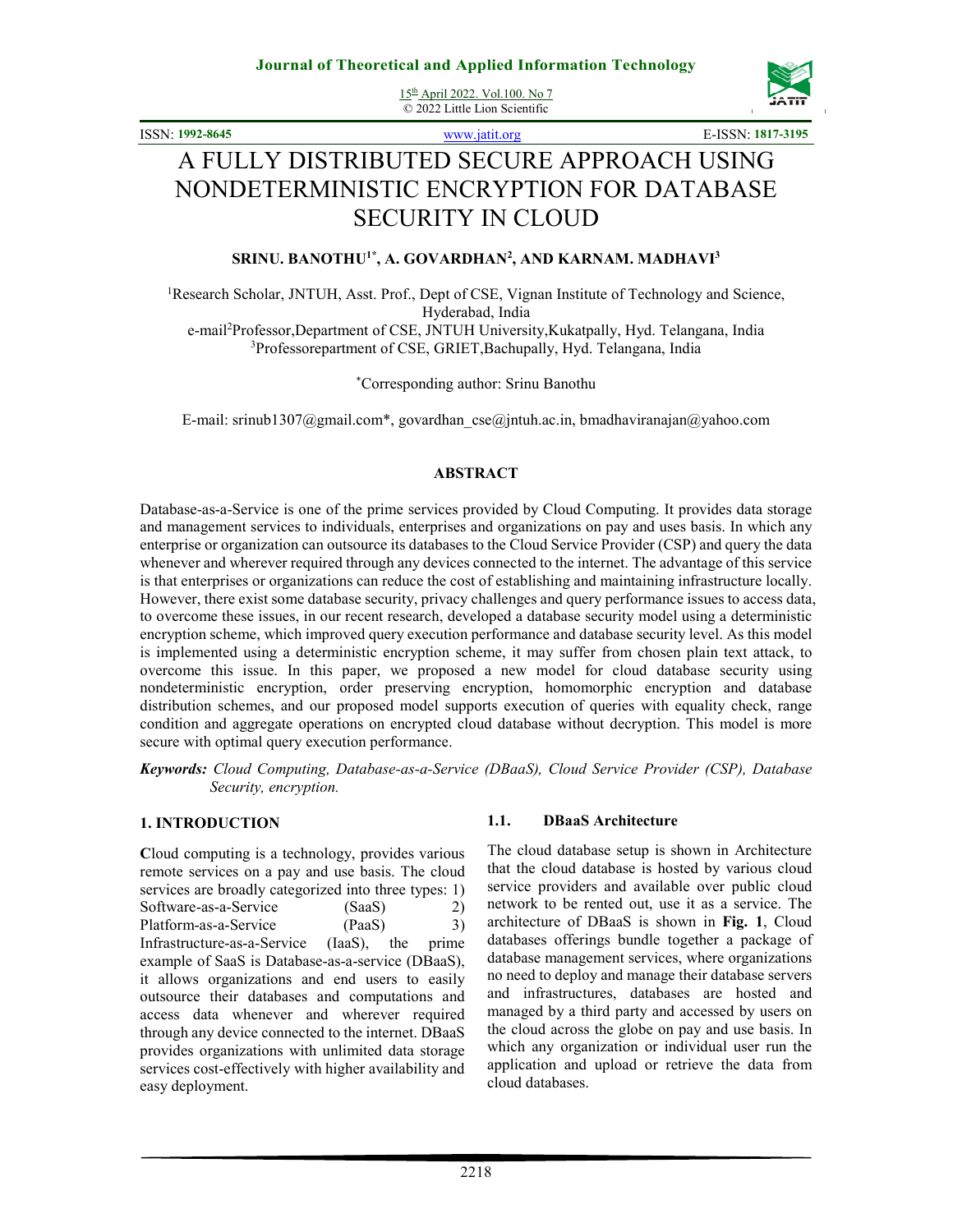15th April 2022. Vol.100. No 7 © 2022 Little Lion Scientific

| <b>ISSN</b><br>1992-8645 | 319F<br>. |
|--------------------------|-----------|
|                          |           |

#### **1.2. Benefits of DBaaS**

There are many factors, demanded need for cloud database services and the following are benefits of it.

- Highly Scalable: Infinity data storage capacity
- Cost-Effectiveness: this is a major advantage, only pay for what we use, cost of hardware and networking also eliminated
- For businesses struggling to manage their data, the cloud can provide a low cost alternative to investing in the infrastructure to manage it all at their sites
- For DBaaS, the organization pays for what it uses and time it uses, this is also a big advantage to the cloud database service users



*Fig.1. Database As-A-Service Architecture* 

Along with benefits, there are some challenges also in DBaaS, the biggest challenge is data security and privacy in the cloud environment. Now a day's most organizations or individuals are outsourcing their databases to the cloud environment, the amount of sensitive data stored in the cloud is increasing day by day; hence it should be protected from malicious parties. It introduces new challenges regarding database security and privacy. The major threats to user data are 1) protecting data from external attackers 2) protecting data from cloud service providers. Security and privacy to cloud databases can be provided using 1.Data Distribution Approaches and 2.Data encryption techniques. Authors contributed their work to protect cloud databases from malicious attacks, few of them used data encryption methods and others used data distribution methods. In this paper we proposed a new model for cloud database security using a combination of data encryption and data distribution approaches, the basic idea of our proposed method is initially all the tuples of a relation are encrypted using AES-CBC-256 algorithm using random

initialization vector and a secret key, it outputs nondeterministic cipher blocks for the same plaintext block and then the relation is partitioned vertically with selected columns into two or more fragments and store these fragments of tables into different database instances of the same cloud environment and also one additional index column is added to each table fragment, index column is encoded with the hash function, to retrieve the tuple values, a query will be sent to all database instances, processed on encrypted database tables, the result returned to the user is in an encrypted format, the user will decrypt the result using a secret key. Our proposed method addresses the data confidentiality and availability issues of the cloud database and reduces the query processing time to access the data from the cloud database.

The remaining part of this paper discusses the concepts: section II covers related work, section III explains the proposed model methodology, section IV Results and Implementation and section V covers conclusion and future scope.

# **2. RELATED WORK**

In 1978,Ronald L.Rivest et al.[1] Introduced encryption is a well-known technique for preserving the privacy of sensitive data, and also presented the limitations of the model. The authors also demonstrated an application that how to protect and access a small loan company data, which uses a commercial time-sharing system to store the records of loan company data bank. For data encryption, privacy homomorphism techniques are used in their model. Also introduced some sample privacy homomorphism, some of them is weak cryptographically and a "chosen cipher text" attack may break them.

In 1981,George davida et al.[2] proposed a model for database encryption using sub-keys, the basic idea of this scheme is database is encrypted using the Chinese Remainder theorem which satisfies some of the required properties such as security, speed, record level encryption, and attribute based data access by users using distinct sub-keys.

In 2002, HakanHacigumus et al. [3] proposed a model to address the problem of data to be protected from database service providers and also proposed a technique to execute SQL queries over the encrypted database. Introduced a database encryption algorithm for the full SQL query. The basic concept of the algorithm is first, every tuple of a relation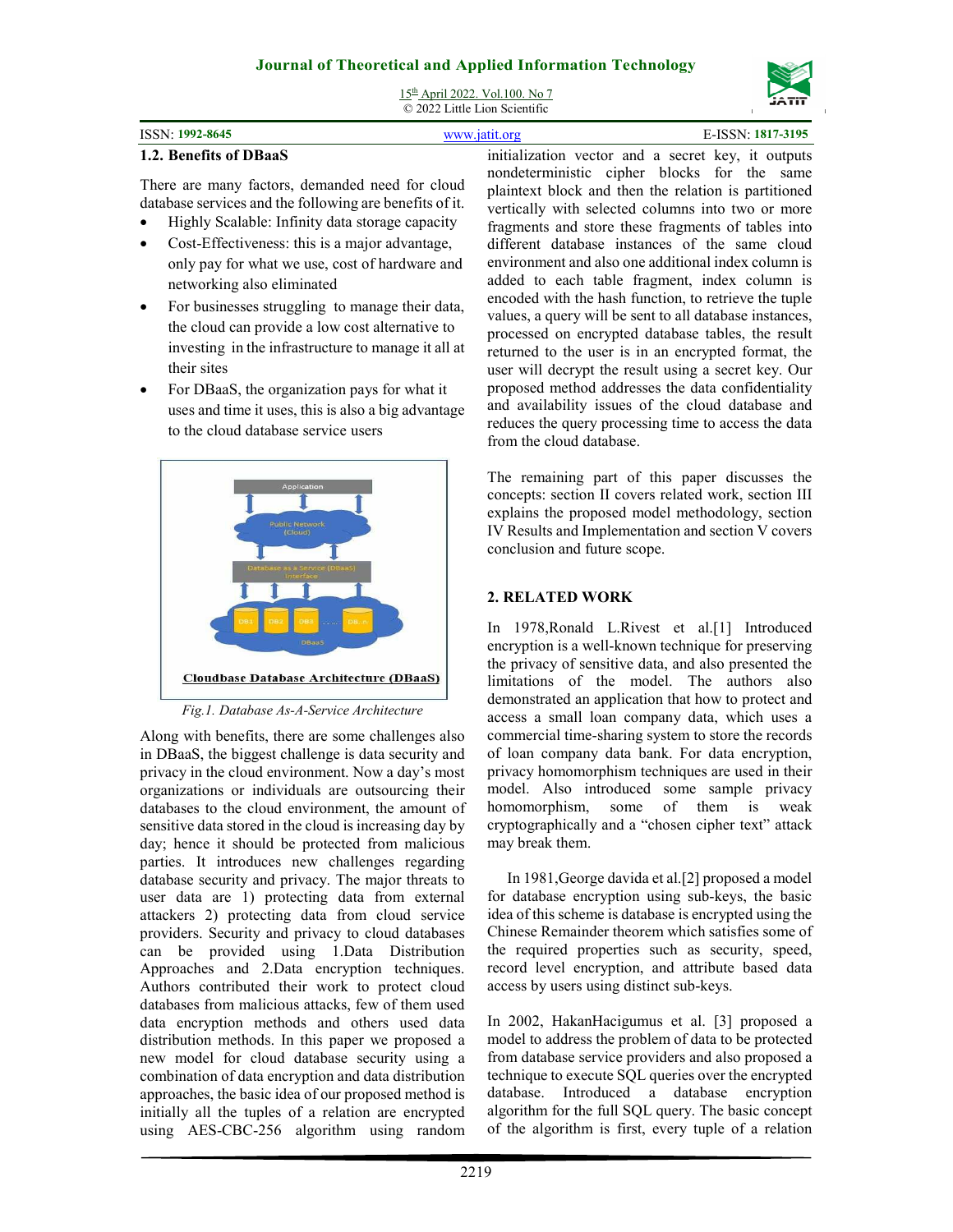15th April 2022. Vol.100. No 7 © 2022 Little Lion Scientific

| ISSN: 1992-8645 |  |  |  | www.jatit.org | E-ISSN: 1817-3195                                                                      |
|-----------------|--|--|--|---------------|----------------------------------------------------------------------------------------|
| must            |  |  |  |               | be encrypted with a secure encryption programmability of basic indexing expressions in |

must be encrypted with a secure encryption algorithm, then perform weak encryption to the some of the attribute values, it is performed by mapping attribute plain text values into a certain interval and encrypting that interval by a secrete permutation. Then these weakly encrypted attribute values are appended to the actual cipher text. Therefore different plaintext values may be mapped to the same cipher text. But the information available in the plaintext may be destroyed a little bit, but this is not the same as in an ordinary encryption scheme. With small post-processing, the remaining information (like the number of tuples of the table, or which tuples have similar values in which secret attributes) is sufficient to query the encrypted database.

In 2006,Evdokimov et al. [4] introduced a new security definition for Database Privacy Homomorphism, the idea is the construction of database Privacy Homomorphism based on a searchable encryption scheme, in this scheme initially, create some words, those are strings of the same length and then identify the attributes of the relation. Then bijectively convert the tuples of the given relation to the sets of words or documents. The number of words in each document is the same as the number of attributes in the relation. The globally fixed word length is equal to the length of an attribute identifier plus the length of the longest attribute value. Then documents are stored on a remote server by encrypting using a searchable encryption scheme. To apply an exact select query on the encrypted relation, queries will be converted into the search operation and processed as a search operation, returning a set of encrypted strings. The strings are then decrypted and converted into the corresponding tuples. It is a generic construction for a database PH, this can be proved to be secure in a relaxed way, but still requires rigorous and plausible sense under widely accepted cryptographic assumptions.

In 2012, DongxiShenluWang et al.[5], contributed work for secure query processing over the encrypted database, it is named as programmable order-preserving indexing scheme. This scheme is built over simple linear expression of the form  $a^*x +$ b, the form of expression in public, 'x' is the input value and coefficients 'a' and 'b' are kept secret (not known to attackers). By using linear expression the indexing scheme maps input value 'x' to  $a*x + b +$ noise, where noise is a random value. If noise is carefully selected then the order of input values is preserved. This indexing scheme allows the programmability of basic indexing expressions, in which users can select different linear expressions for different input values for indexing input values. Programmability improves the robustness of the scheme against brute force attacks since there are more indexing expressions. This scheme is used to process range queries over the encrypted database and it only depends on linear expression, so that it is easy to understand by the users. The problem with this scheme is more processing overhead as different linear expressions are used to create indexing for different input values.

Authors in [6] proposed a model for cloud database security in Database-as-a-Service; it provides data privacy and security using data distribution techniques instead of data encryption. This technique is used by the existing netDB2 service. It is based on the multiple service providers and secret sharing algorithm, the basic idea of secrete sharing method is to distribute data to multiple servers to ensure the privacy of user queries. If the user wants to outsource data from a data source (D) to database service providers (DBS1,DBS2,……, DBSn), data is partitioned into *n* shares and *n* shares will be stored in *n* DBS. If the user wants to retrieve the data from DBS, the query will be sent to all DBS and data received from all DBS will be merged and the result will be sent to the user. To reconstruct secrete value Vs at data source D, the knowledge of any K can refer to Vs besides some secrete information X that is known only to the data source. Therefore with the full knowledge of (K-1), DBS will not have any knowledge of Vs, even if X is known to them. In this model, data source  $(D)$ selects a random polynomial equation  $q(x)$  of degree (K-1), where the constant is Vs. Each DBS has constant Vs and X which is a set of *n* random points. The problem with this model is the availability of all DBS. If any one of the service provider's server is down, data cannot be retrieved and another problem is the computational complexity of *n* random polynomial equations for different *n* values. Another issue identified in this model is authors only considered numeric data for encryption, doest talk about non-numeric data.

In 2017, authors in [7] recently proposed a model for cloud database security to improve security level, this model provides security to a cloud database using a combination of data distribution and data encryption techniques. This model uses two types of clouds one is master cloud and another is slave cloud, the master cloud stores the entire database encrypted using some encryption algorithms and the slave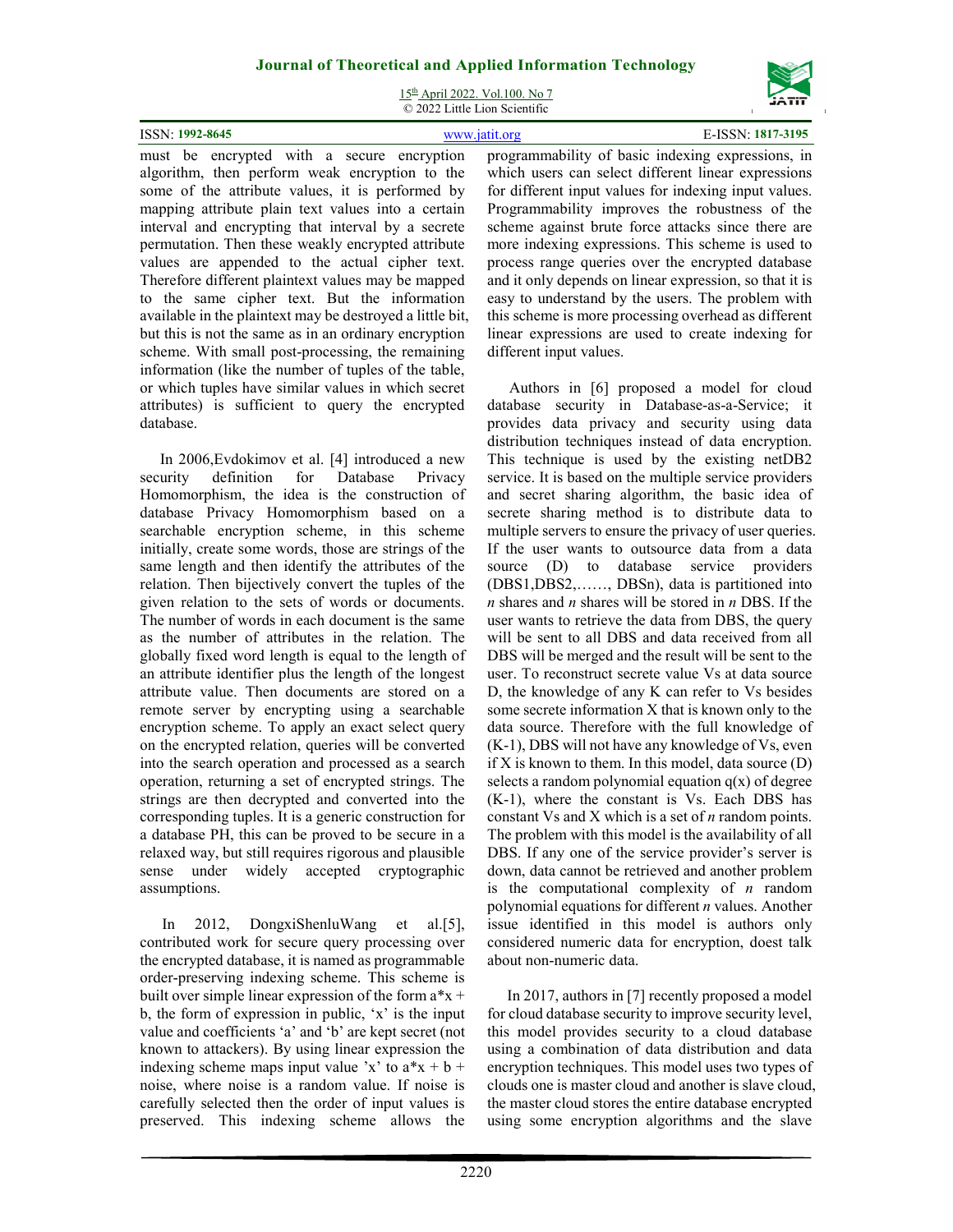15<sup>th</sup> April 2022. Vol.100. No 7 © 2022 Little Lion Scientific

| ISSN: 1992-8645 |                    |   | 1817-3195 |
|-----------------|--------------------|---|-----------|
|                 | .<br>$\sim$ $\sim$ | . |           |

cloud stores the extended columns (i.e. vertically fragmented columns )of relation. Keys are not revealed to master cloud service providers. In this model, when a relation for master cloud is created, one additional column is added for storing the indexes of each tuple in that relation. The index column stores the indexes of the tuple in plain text format so that the user can query the relation through that index to access the desired tuples. The index is replicated in each fragment stored in the slave cloud. Here master cloud is a private cloud because it is available within the enterprise limits, it acts like a proxy server, the task of the proxy server is to create relations, insert, delete, encrypt, decrypt and process the queries. The problem with this model is that since it maintains a private cloud locally in the enterprise environment, the same infrastructure has to be established and maintained locally as public cloud, so there is no benefit of cloud service reflected. Another issue is all slave cloud servers must always be available to retrieve the data by users. If any one of the slave cloud servers is down data can't be retrieved, so losing on-demand cloud service. And also increases query processing time to access the data as the query has to be split forwarded to all the slave clouds.

In 2020, Authors in [32] proposed a model for database security in cloud known as Proficient Security over distributed Storage: A method for data transmission in cloud. Authors focused on issues of data security on multiple clouds. Proposed model partitioned data into two major types such as normal data and sensitive data again sensitive data is further partitioned into two parts. Every individual part is enciphered and distributed over multiple clouds and normal data is placed over a single cloud in cipher text format. While decryption, sensitive data is retrieved from multiple clouds and combined. The proposed model also tested against various attacks and also proved that model is resistant to pollution attack, known plain text attack and key attacks. But still this method suffers from availability property of information security.

### **3. PROBLEM STATEMENT**

We propose a model for the outsourced database security and availability problem in Fig. 1. The proposed model involves 3 entities: the data owner, the cloud service provider (CSP), and a group of data users. Initially the data owner creates a database, outsources it to the CSP, and shares it with the group of data users. Along with the shared database, some metadata also stored in the data owners local system

to enable database security. Every user in the group is allowed to access the shared database and to modify and search the records in the shared database. When a data user submits a query request to the CSP, the CSP returns the corresponding records to the user with and a proof for integrity verification. Then the user verifies the correctness and completeness of the query results using the proof. If the results are correct, the user decrypts the records at user machine and outputs Accept, otherwise the process terminates and Reject outputs.

### **4. PROPOSED MODEL**

In our model, the basic architecture of secure Database-as-a-Service (DaaS) model is shown in **Fig. 2**, in which the Data owner outsources databases encrypted using the secure secret key to CSP, then data owner shares the secret key securely to data users through a secure channel, CSP stores the encrypted database, and process the query requests received from data owner or user on an encrypted database. Data users send the query to process on the encrypted database without decryption to CSP, and then CSP processes the query and returns the results to the data user.



In our proposed model we are using the following database encryption schemes in combination with the data distribution approach for enhancing database security in the cloud.

### **4.1. Encryption Schemes**

Traditional Encryption schemes provide strong security guarantees, such as symmetric encryption algorithms like AES, DES, etc. However, when these traditional encryption schemes are used for database encryption, leads to unavoidable database search and processing problems, those are mainly three types: Equality check, Order Checking and Computability.

Equality Checking: Whenever plaintext data in the database are encrypted using a traditional encryption scheme, the same plaintext blocks may be mapped to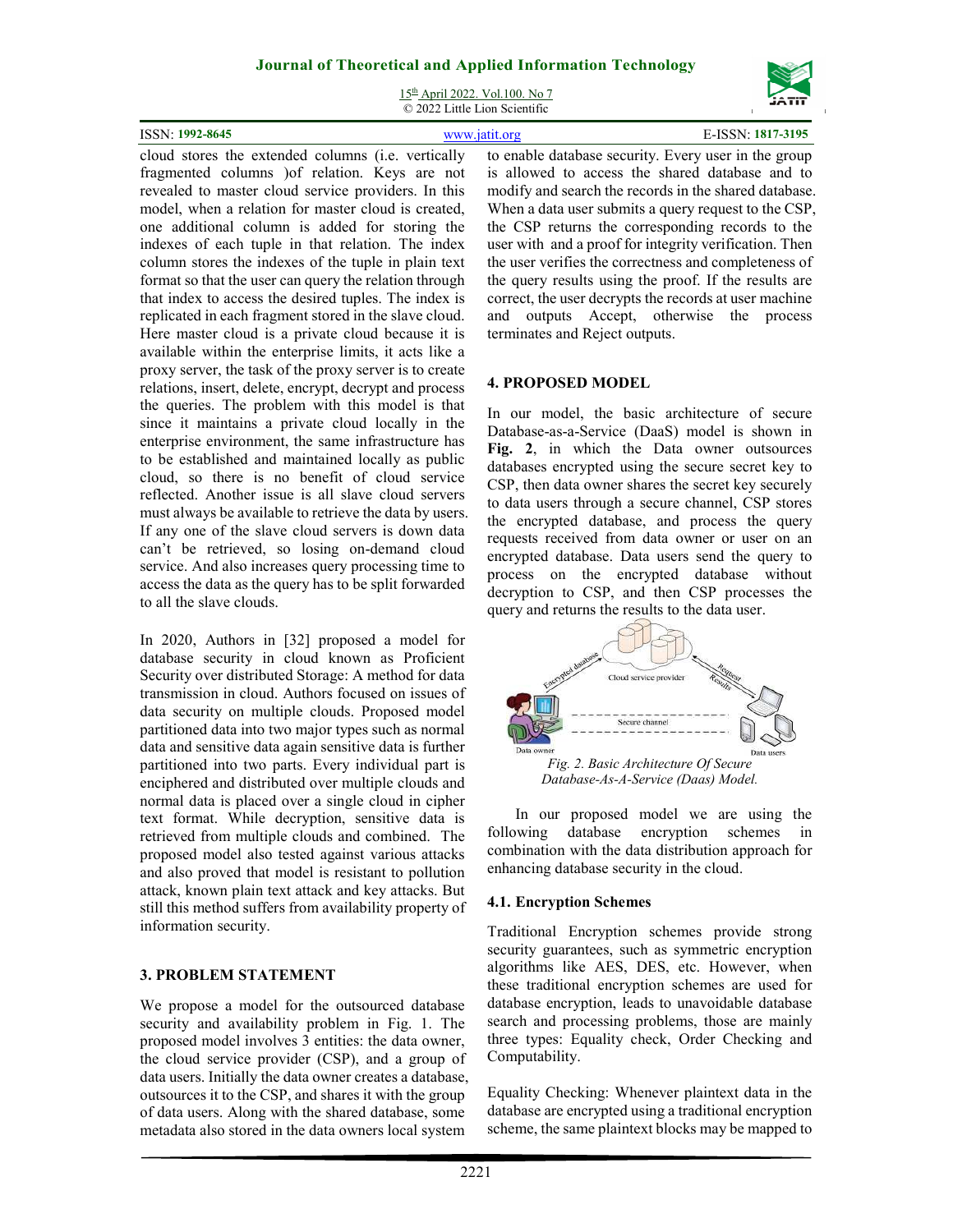15th April 2022. Vol.100. No 7 © 2022 Little Lion Scientific

| ISSN: 1992-8645 | www.jatit.org | E-ISSN: 1817-3195 |                                                                                                      |
|-----------------|---------------|-------------------|------------------------------------------------------------------------------------------------------|
|                 |               |                   | different cipher text blocks if different keys or more secure and all aggregate operations like sum, |

initialization vectors are used. So that it is very difficult to search text.

Order Checking: When numeric data values are encrypted using a traditional encryption scheme, it losses the order of numeric data, so it is very difficult to search order of data, due to this range queries cannot be applied to the database.

Computational problem: When plaintext data is encrypted using traditional encryption algorithms, we cannot perform operations like addition or multiplication on cipher text data. Due to this queries with aggregate functions cannot be applied to the database.

To overcome the above issues, we are using three categories of algorithms in our proposed model, so that we can execute range and aggregate queries on encrypted cloud databases without decrypting the database tables.

- Nondeterministic Encryption
- Order Preserving Encryption
- Homomorphic Encryption

### **Nondeterministic Encryption:**The

non-deterministic encryption scheme maps the same plaintext blocks to different cipher text blocks, whenever plaintext is encrypted using traditional encryption algorithms like AES-CBC-256 using a secret key and a random initialization vector value using Cipher Block Chaining (CBC) or Cipher Feedback (CFB) modes. So that it is protected from Chosen Plaintext Attack (CPA). In our proposed model, we used the AES-CBC-256 algorithm for database table encryption, since it is more secure and efficient.

**Order Preserving Encryption:** The order preserving encryption scheme is used for encrypting numeric data in database relations because it preserves the order of data in the cipher text. For example if  $v1,v2$  are two integer values and if  $v1 <$ v2, then it holds the order that  $Enc(k, v1) \leq Enc(k, v2)$ , where 'k' is a secret key and  $Enc(k, v1)$  is the encrypted values of v1 using secrete key 'k'. So that rage queries can be executed efficiently and securely on the encrypted database without decrypting. It avoids the order checking problem. We used the most popular order preserving encryption scheme used in [8-10], in our model for numeric data encryption.

# **Homomorphic Encryption:**

Cipher outputs from homomorphic encryption are

sub, min, max and average operations are performed on them without decrypting. For example, if x1,x2 are two plaintext values then  $E(k,x1) * E(k,x2)$  is equal to  $E(k,(x1*x2))$  and  $D(k, E(x1*x2))$  is equal to  $x1 \cdot x2$ , where E(k, x) is the encryption of plaintext values using secrete key 'k' and  $D(k,C)$  is the decryption of cipher text C using secrete key 'k'. So it holds the multiplicative homomorphic property. This encryption scheme is designed for executing aggregate SQL queries on cipher text blocks without decrypting them. In our model, we used the homomorphic encryption scheme in [7]. This homomorphic scheme is very efficient

# **4.2 Proposed model Methodology**

First, database relations are encrypted using appropriate encryption schemes, then relations are vertically fragmented with selected columns of relations (i.e. column selection for table partition is based on data sensitivity level) and stored in cloud databases. Two types of databases are used, one is a master database and another is a slave cloud database, master database is used to store the metadata information in the data owner environment, slave cloud databases are used to store the fragmented tables. The metadata in the master database includes the relations with fields like relation name, column names and database name; this is required for data owners and data users for easy retrieval of data from cloud databases. For data encryption, AES-256-CBC uses a secret key and a random initialization vector is used for nondeterministic cipher text blocks so that the same plaintext blocks are mapped to different cipher text blocks using the same secret key. It provides very good data confidentiality and high security to the data with optimal database encryption time, and we used Order Preserving Encryption (OPE) scheme for executing range queries over encrypted cloud database, homomorphic encryption for aggregate query execution over encrypted cloud database and also used the hashing encryption scheme for equality condition checking i.e. blind index, this model is called as fully secure distributed approach (FSDA) using the blind index. The methodology of my proposed model:

 First, additional columns are added in cloud database relations, one for the blind index for equality check, one column for storing the values encrypted using Order preserving encryption for range condition checking and another column for storing domain values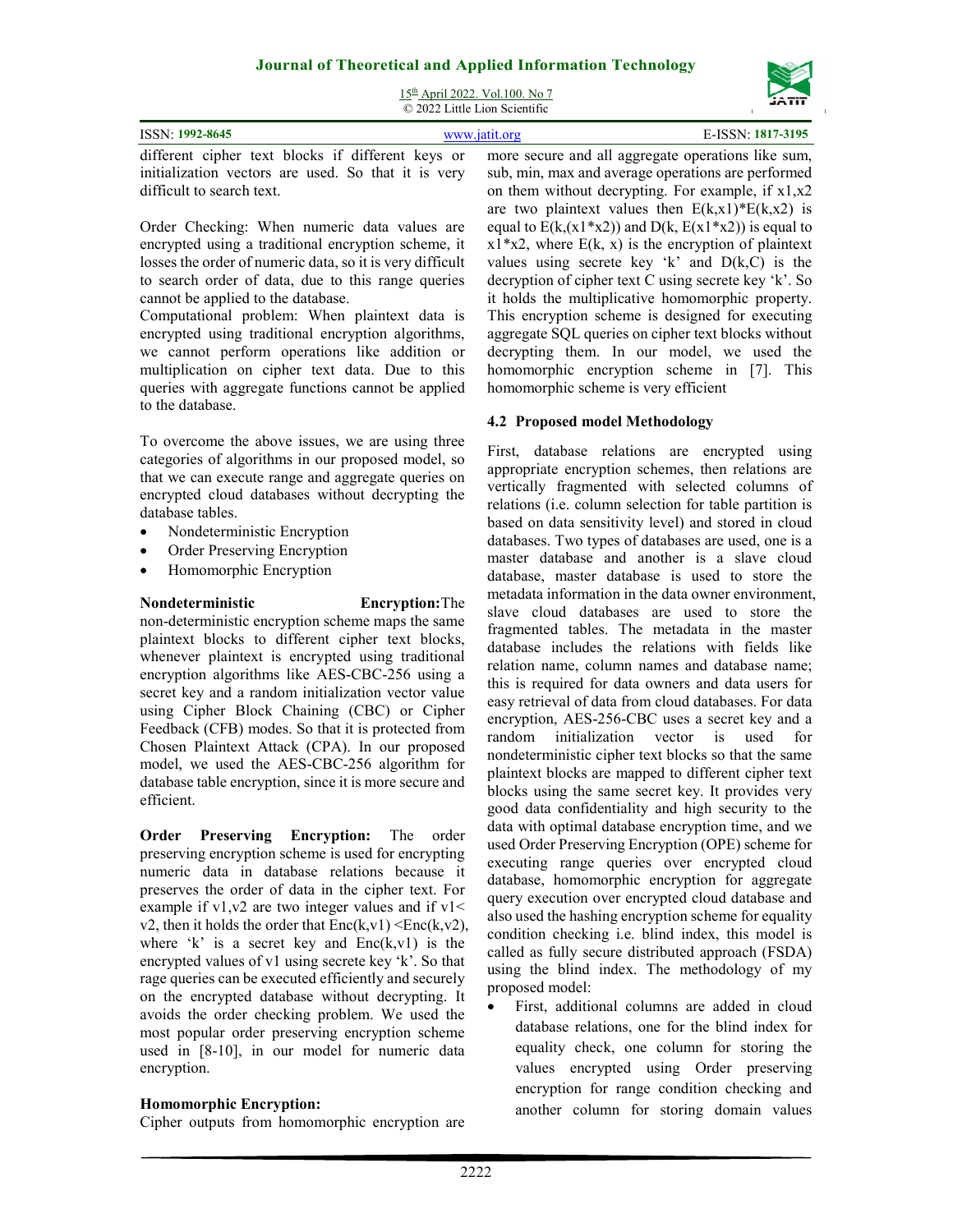

| эоигнагог гисогенсагани дррней ниогшанон теспиоюзу<br>15th April 2022. Vol.100. No 7                                                                                                                                                                                                                                                                                                                                                                                                                            |                                                                                                                                                                                                                                                                                                                                                                                                                                                                                                                                                                                                                                                                      |  |  |  |
|-----------------------------------------------------------------------------------------------------------------------------------------------------------------------------------------------------------------------------------------------------------------------------------------------------------------------------------------------------------------------------------------------------------------------------------------------------------------------------------------------------------------|----------------------------------------------------------------------------------------------------------------------------------------------------------------------------------------------------------------------------------------------------------------------------------------------------------------------------------------------------------------------------------------------------------------------------------------------------------------------------------------------------------------------------------------------------------------------------------------------------------------------------------------------------------------------|--|--|--|
| C 2022 Little Lion Scientific<br>E-ISSN: 1817-3195<br>ISSN: 1992-8645<br>www.jatit.org                                                                                                                                                                                                                                                                                                                                                                                                                          |                                                                                                                                                                                                                                                                                                                                                                                                                                                                                                                                                                                                                                                                      |  |  |  |
| encrypted using homomorphic encryption for<br>aggregate query processing.<br>The data owner encodes the primary key<br>column domain values of the table using the<br>hash encoding scheme and stores them in the<br>blind index column of the cloud database table,<br>here the SHA-256 encoding scheme is used.<br>Then all numeric column domain values are                                                                                                                                                  | verify the user credentials with credentials<br>already shared by the data owner to CSP, if a<br>user is valid then CSP grant permissions to the<br>user to access data.<br>Data users can send the query request to the data<br>$\bullet$<br>owner for the metadata information.<br>The data user can retrieve the encryption key<br>$\bullet$                                                                                                                                                                                                                                                                                                                      |  |  |  |
| the<br>Order<br>encrypted<br>using<br>Preserving<br>Encryption scheme [7]<br>and<br>stored<br>in<br>additionally added columns of cloud database<br>for executing range queries over encrypted<br>database table without decryption.                                                                                                                                                                                                                                                                            | from the data owner and perform operations on<br>databases like selection, insertion, deletion and<br>updating.<br>The data owner or user retrieves the data from<br>the cloud database in encrypted form only and<br>performs decryption at the client environment                                                                                                                                                                                                                                                                                                                                                                                                  |  |  |  |
| Data owner also encrypts the domain values of<br>columns using a homomorphic encryption<br>scheme on which aggregate queries are to be<br>processed and store them in additionally created<br>columns in the cloud database.                                                                                                                                                                                                                                                                                    | using the secret key. So CSP doesn't have any<br>knowledge about the data stored in the cloud.<br>When the user sends the SELECT query to<br>retrieve the data from the database, it must<br>include the JOIN clause with a predicate on the<br>index column.                                                                                                                                                                                                                                                                                                                                                                                                        |  |  |  |
| Finally, the data owner encrypts all the column<br>values of a relation in a database using<br>AES-256-CBC encryption algorithm, a secret<br>encryption key and a random initialization<br>vector (IV), this key is known only to the data<br>owner and it should be securely shared to the<br>data users.                                                                                                                                                                                                      | So the advantage of our proposed cloud<br>database security model is that 1) it is strongly<br>protected from Chosen Plaintext Attack(CPA)<br>because, in this model we used a random<br>initialization vector in AES-CBC-256 Algorithm for<br>database relation encryption, it maps the same                                                                                                                                                                                                                                                                                                                                                                        |  |  |  |
| Then the encrypted database tables or relations<br>are vertically partitioned into two or more<br>fragments with selected columns by considering<br>data sensitivity criteria and also add index<br>column for each vertically fragmented relations,<br>this index value must be replicated in all<br>fragments for the tuple of un-partitioned<br>relation so that the user can retrieve the tuple<br>data easily and reduces the query execution<br>time.<br>Uploads<br>the<br>encrypted<br>and<br>vertically | plaintext into different cipher text blocks. 2) As<br>database relations are partitioned vertically and<br>distributed into multiple database instances if the<br>attacker compromises the data in one fragment,<br>cannot get the complete information. The cloud<br>service providers will be unaware of the data stored<br>in the database because all attribute values of records<br>in database relations are stored in cipher text format.<br>3) Proposed model provides high availability service<br>compared existing approaches in literatures, as in<br>our proposed model database is stored in single<br>cloud service provider's environment instead of |  |  |  |
| fragmented table in multiple database instances<br>of the same cloud service provider environment.<br>Doto owner mointains metodoto in the                                                                                                                                                                                                                                                                                                                                                                      | multi-clouds.<br>5. IMPLEMENTATIONS AND RESULTS                                                                                                                                                                                                                                                                                                                                                                                                                                                                                                                                                                                                                      |  |  |  |

- Data owner maintains metadata in the owner-private environment to know the locations of fragments stored in cloud databases.
- Data owners must authenticate users to perform operations on a cloud database, for authentication users must register with the data owner with their details.
- The data owner will share the user credentials with cloud service providers (CSP), so that CSP

**5.1 Cloud Computing Tools** 

For simulation of our model, we designed an application using PHP and My-SQL server, also used HTML for front end design, for this installed the XAMPP tool and application is deployed on local system. Then we created a public cloud computing account at cloud clusters.io, which provides an open-source cloud computing service. We have created a My-SQL server managed with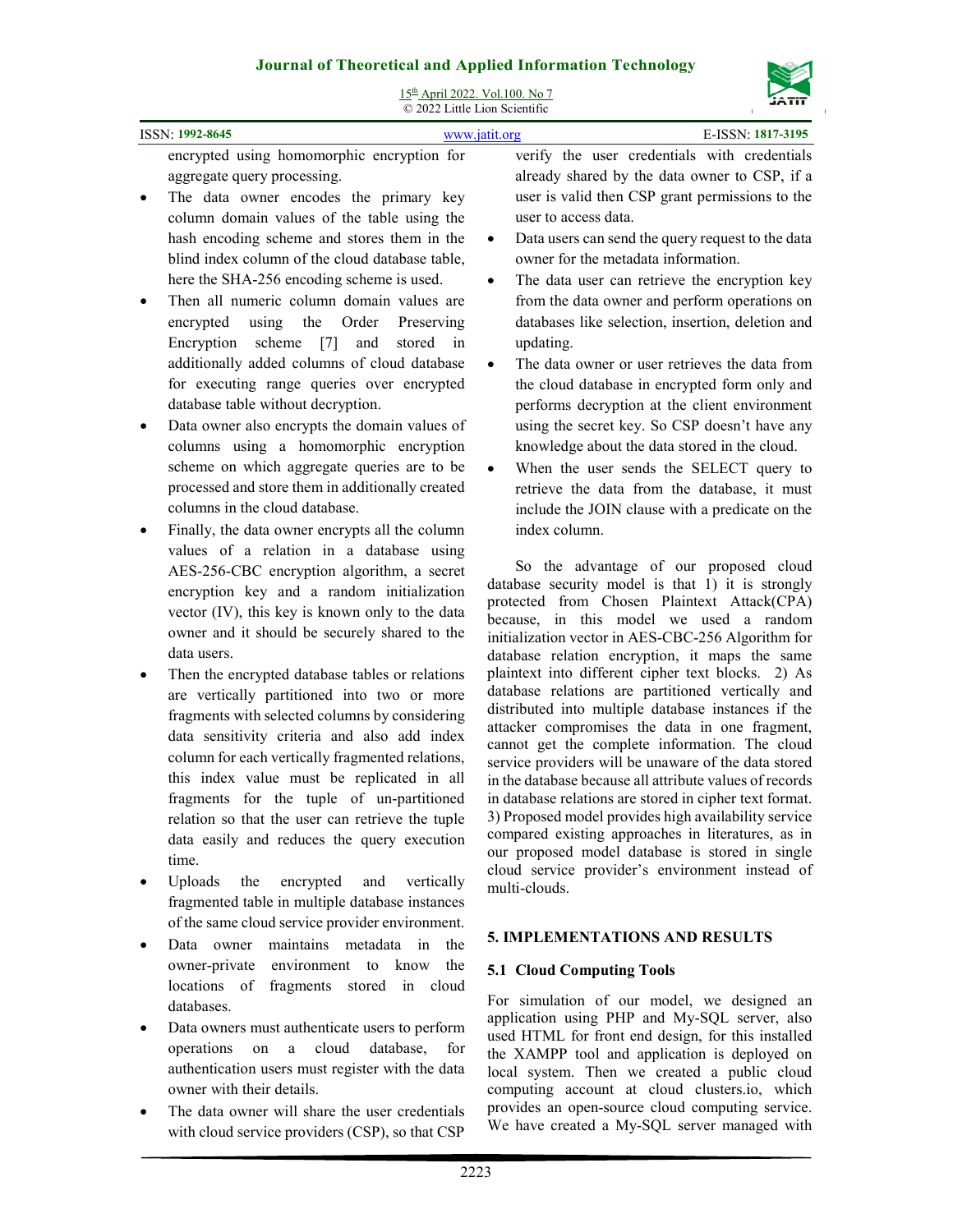15th April 2022. Vol.100. No 7 © 2022 Little Lion Scientific



#### **5.2 Results and Performance Evaluation**

For our experimental work, we have taken employee datasets and stored them in cloud databases. For simulation purposes, we have created two database relations on our local system one for storing metadata and another for storing employee records with fields id, emp id, emp name, emp email, emp\_salary, and emp\_age., this is called data at data owner side, we also created two slave databases in cloud environment each one for storing fragmented relations and also note that we can create more number of slave databases, which may be equivalent to several fields in data owner base table. We have created a fragmented table schema in slave database1 with fields id, emp id, emp name, emp\_email and blindindex, here the blindindex column is used to store the hash encoded values of emp\_id field, and here we have taken emp\_id filed as the primary key. Also created another fragmented table in slave database2 with two columns i.e. emp\_salary, and emp\_age. Then1000 records of employees are encrypted using a suitable encryption scheme and inserted into the cloud databases, the results are shown in figures. **Fig. 3.** shows the data stored in the data owner local system, it is in plain text format. **Fig. 4**. shows the data stored in a vertically fragmented table in cloud database server 1, in which field values emp\_id, emp\_name and emp\_email are encrypted by data owner using the AES-256-CBC algorithm and secure encryption key and stored in cloud, bindex column values are encoded values of emp\_id column using an SHA-256 encoding scheme, bindex column values are required for executing select queries with equality check condition on encrypted database relation without decryption in the cloud environment. **Fig. 5.** shows the data stored in a vertically fragmented table in cloud database server2, these column values are encrypted by the data owner using the AES-256-CBC algorithm and secure encryption key and stored in the cloud.

| <b>ISSN: 1992-8645</b>                               | www.jatit.org                   |                                                                     |                                                        | E-ISSN: 1817-3195           |
|------------------------------------------------------|---------------------------------|---------------------------------------------------------------------|--------------------------------------------------------|-----------------------------|
| PhpMyadmin for experimental purposes and then        | Emp <sub>ID</sub>               | <b>Employee Name</b>                                                | <b>Email Id</b>                                        | <b>Salary Age</b>           |
|                                                      | cse 01 Manoi                    |                                                                     | manoi@gmail.com                                        | 24000 34                    |
|                                                      | cse 02 Jasmitha                 |                                                                     | jasmitha@gmail.com                                     | 15000 21                    |
| created two slave databases in the cloud for storing | cse 03 Isrinus<br>cse 04 loadma |                                                                     | srinu@gmail.com                                        | 34000 40<br>18000 32        |
|                                                      | cse 05 loraveen                 |                                                                     | oadma@gmail.com<br>praveen @gmail.com                  | 29000 39                    |
|                                                      | cse_06 venkat                   |                                                                     | venakt@gmail.com                                       | 40000 40                    |
| fragments of database relation. The configurations   | cse 07 raju                     |                                                                     | raju@gmail.com                                         | 45000 45                    |
|                                                      | cte OS rani                     |                                                                     | rani@gmail.com                                         | 12000 40                    |
| of servers created on the cloud are $3(core)$        | cse 09 sono                     |                                                                     | sonu@gmail.com                                         | 33000 34                    |
|                                                      | $cte$ 10                        | <b>JUNAID ASHRAF SOFI</b>                                           | JUNAIDASHRAF 02018@OMAIL. COM                          | 54000 28                    |
| Processors, 4GB RAM, 100GB SSD. Then run my          |                                 | cse 100 NANJUTI VARSHITHA                                           | varshitha@gmail.com                                    | 108500 53                   |
|                                                      |                                 | cse 101 NIDRA UDAYA SREE                                            | nidrapaemaiah12 3 @gmail.com                           | 110000 51                   |
|                                                      |                                 | cse 102 NIMMALA GANESH                                              | ganesh@gmail.com                                       | 111500 49                   |
| application on my local system configured with Intel |                                 | cse 103 NYAVANANDI SURAJ                                            | suraj@gmail.com                                        | 113000 47                   |
|                                                      |                                 | cie 104 VELLAMCHERV U ALEKHYA                                       | alekhya@gmail.c om                                     | 114500 45                   |
|                                                      |                                 | cte 105 PAMIREDDY MONIKA<br>cie 106 SEEMA TABASSUM                  | venkatareddy185 4@gmail.com<br>mdjunaid 464@g mail.com | 116000 43<br>29178 41       |
| Core i5 processor, 10GB RAM and 360GB hard disk      |                                 | cse 107 SHRIYA GURRAM                                               | SHRIYA@GMAIL.COM                                       | 26476 39                    |
|                                                      |                                 | cse 108 THATIKONDA AKHIL KUMAR                                      | tsksridhar1@gm ail.com                                 | 67527 60                    |
| space. The network speed is 150mbps.                 |                                 | cse 109 ALAMPALLY NIKHIL                                            | ricomar@gmail.c om                                     | 90296 32                    |
|                                                      | cse 11                          | <b>ANDELA RAHUL</b>                                                 | RY1318297@G MAIL.COM                                   | 52000 34                    |
|                                                      | cie 110 ALE VINAY               |                                                                     | vinay99@gmail.c om                                     | 26388 31                    |
|                                                      |                                 | cte 111 ALUGULA HARSHA VARDHAN REDDY                                | mattareddy.alugu @gmail.com                            | 24053 59                    |
|                                                      |                                 | cie 112 ARRAGONI BALARAM                                            | balaram99@gma il.com                                   | 55635 62                    |
| <b>5.2 Results and Performance Evaluation</b>        |                                 | cse 113 AYYALASOMAY AJULA ADITYA SUDEEP SAI                         | sudeep280700@ gmail.com                                | 75658 45                    |
|                                                      | cse 114 BUJJI ASHRITH           |                                                                     | bujji bar43@redi ffmail.com                            | 48521 49                    |
|                                                      |                                 | cse 115 BOLISETTY NIKHIL GUPTA                                      | NIKHILGUPTA@ GMAIL.COM                                 | 20726 28                    |
|                                                      |                                 | cse 116 GUNUPUDI VENKATAPAVA NMANIDEEP                              | manideep pvana@gmail.com                               | 50676 63                    |
| For our experimental work, we have taken employee    |                                 | cse 117 BATTUL A ASHISH GOPI<br>ete. 118 BEEREI I I SADASHIVA REDDY | copi99@gmail.com                                       | 60966 64<br><b>JETSK RT</b> |
|                                                      |                                 |                                                                     | madiulrarraddu.@amad.com                               |                             |

*Fig. 3. Table data in plain text format stored in local system to be outsourced by the data owner* 

| id emp id.                                             | eno nane                                            | ero entil | bindes                                                             |
|--------------------------------------------------------|-----------------------------------------------------|-----------|--------------------------------------------------------------------|
| 1 aFMPNG5020MMz2kRm1zb2lus2o0UT09Olof7bXZe9f02O8N37    | Z2U1NTVvdGoRMAGTDIMM3c5MMN3QT09Oipm38JV35P4530(~    |           | IBLOB - 56 Bl 2249c7783038e087521150f7d271dage7c4758503a1cc18pf4   |
| 2 TEoraXA3UZIYTROREZ5Ykw/CGNuZz09OjrCC/SbsYhn/hyoFj    | T0JVV/SIbEJabloSK1VBcWDtVVVUUTB9CloHDwY5NK0HCXFRa   |           | IBLC6 - 84 BI da6a29824d8fa4e085f7Df20e9e5189abcc041562542a74c4    |
| 3 aTR://UVQS85FDIrrY1BvaXIHZV/9Zz99OIrRIAFmK502m8PkEx. | SkhMWMDTGVCoXmaUZMNUtoTEowdz09OlpgJ0vOvzMmSz5Gw.    |           | IBLOB - 56 BI fa7211d957e598793a5ac7d393891505f114fe99535cc7518f   |
| 4 OVERBINTRIVINUAU6SI/21UVP/UT09Opdeltic/Sfa2E0kBir    | cGs/VUFGS/BuZINUSEIaNzRzM/W14209CioTloATUIsRMSbNW   |           | IBILOB - 56 BI ef9154ce66887f7td5dc2e6d907f4082205331b306732c057.  |
| 5 RGo4TGWZDbQWdT2FIUHFHSkOrQT09Olo+Xi-SdAvOuC3Rv       | OWNFa2cyWDyehUWEdWzf3Uk1FQT09ObQSMSuF5x4ecrMMJ      |           | IBLOB - 84 BI d8483ed748283adb77554785979bcf78ef73f3cd106d338bda   |
| 6 BEFHKI5GTnNz29MINwRMExOV/V402z09OixC/SMINxSaVpJv5vi  | Y2VHMUNQd09u2282dU9vSFBKWrFudz09OipNuDE6Kyt/7eks1W  |           | IBLOB - 84 BI <189f684163bc5969ded01a6cdd9a7d0b50f8f709905b1a573   |
| QmJZL1hQd3h1eDVCdXRReUzY3JUT09OgZNtvZ6NVVBY2x          | Ynpec1FMcUlyYWJLUntxbWoswiFJUT09QipDCEJ@rcxTbpLM9j  |           | (BLC6 - 56 B) bae77a56057256dd426a9db3f17857e652aef1eb607e655c08   |
| 8 SWE2SDAAVEFWUJEaEhaYXUM0dVQT06OirINKvsDI/1OFLXS.     | SUFzSzJNSndaN3VJVTNeWNtYRkVaQT09OjpWBT7nvF+(zwWig   |           | IBLOB - 56 BI e565d3358bbee1fc675ed138f5see8f1bca4835b1de3eec2b    |
| 9 HUNDAVIREADUGMINHONN3JMTS9QQT09OHNLLJAKUJWH574       | Q3ZaRTizM2RSHRBeUdzaVRZMkdUT09OigWf1igni9r45Nc      |           | IBLOB - 56 BI bo485643701af942235854ac4f2a442e7113b1c6fd18c6543a   |
| 10 NX2vRkE5L1BoUM5FSm2pdXAvSUpt2z09OirT6Osc9av93X9vsH. | ORON-VAROTNEHWYENEW-MINARY/WWW.19920.html           |           | IBLOB - 84 Bl 1a13c027d27a6caa73ab4e10a17adc3848f3c6ae3cb4cb33e8   |
| 11 MHz2K2hYOEcodi2aSUtdnJ3dozdz06Oid8+SkWB4FriMrCn     | MEINAUSUNVO:EVISS/AMENIZOJJ:HYtzZndsZ2J2aXExN096QV  |           | IBLC6 - 84 BI 76ee5a71e3a7d858216cb30#479833b90bd73a79fec51010     |
| 12 RWJsYnsJtXWJQrS4RmINzNcM/M5dz09Oin/RieBWQeDbSbOd    | RIVYZMAZWSXYUZVNDZzWWoTzZIcGRIMnJYYTZGeDZOMDRvOU.   |           | IBLCG - 84 BI 22508da50d3e43ea4119ace53bbfe8783077e19cf1a0ab1dd5   |
| 13 TH2Un92chucHLlanp4Y2ERFEMd209ClgEbaXP4W1rIMsRB      | VS\$1RUc4OTU:TEFKa81MTZZS3JSQT06OezNmMDf7aZdTv1Qn   |           | IBLC6 - 84 BI cd459885d3881402aa2b601a29dd1d789942219999a4b1d17e.  |
| 14 ZFR1SEJN/VFMdmdZEo1bXXDL1FJZz09OidicvNYYJQMX+fBSJ.  | dBtzWWo0bCtuVXpvdGU4NHYL3J1eWonVURIdTV2TGtIN3NNaD   |           | IBLCG - 56 BI b60x3d500778184a19607f55a4aad6fd6d3da830fabf6154     |
| 15 VCMRmFaRmhveUlodzI4Z3ZXXUhrdz09OigTUgO6S/0zC4DW     | SUNSOLOVDUSMTUIZINNIZE42eU00V/tokSHBWUZvdWU3UkZYeT  |           | IBLOB - 84 BI : d74ba4f1tbs7ece9022a9c081900729759c925eab22b7238f  |
| 16 T3(2a1RTaEQ4bkd0U3SdTFXdHZadz09C(oARF3uupAJ2h5YRN)  | RIM2dE9MODRT/Ww23QdHSHITaJ/GY/V/OUU2Ww1/T0ISR3J5NL  |           | (BLC6 - 84 B) 294146075493f6d112888b2875a5fd068e9dcc77df57b019df   |
| 17 aUFNRwJHVK2nthwhotelptW1sZz09OiddCh2PA9hSeHJd9e.    | RUMU1VzTm3MrzRM1h0b1BsM2pgZz99OioYrsLvQfYz+5d0H     |           | IBLOB - 84 BI aT55118fa1a1c555739428ab8dc8fd57fa898eb13657dc9b1b   |
| 18 K2xpeGRLbHsXaDxcWVKcFIOc25cdz09OisK3EKaAtvDoIrpd    | bGF5eWZFSHoJdFEPNARDRTBraGNeQT09OlpaGN+I5BazZVxx8   |           | IBLOB - 84 Bl 0946:12e44c82c97e1222c985678bdea2e3719cc9d5ed44700.  |
| 19. WGdTVho5bTErVThndTNRV2hWblQzQT09OlpAGi2OhYfHsCMJXu | aDh1K3BManlEaWJaa0IQRIIdEQvLtE4THkwRzZPTVVvdIhQMW   |           | IBLOB - 84 BI / (235235d700c23ble878el4356df8eea08a7f03e1b753f01a2 |
| 20 TWW.U1eUu4bidPZGIObnY5a1NXdzB9Olozuvmar7MSJolom7    | U32xE41YThadBExExBStbWW1tZGWLZ1BNa2xaTk4wbG6zWU.    |           | IBLOB - 84 BI 17191494773d6ed186f7335459fb845484f7347d7a32d67f.    |
| 21 TFBZWMYVdsSENR2txRndJVWdz09Opmastor298YFiee+        | THZ003N/TEZYZhSWUCYnh/ZFdUT09OH0afD/M+R8TD8H+       |           | IBLCG - 84 BI e6b1c671e8ad540fe822e347a8e014a1762e217053368b5290   |
| 22 T/ZVTFR4dFJXU16XSXUSRis3aWXdtNOioCS7GONXI/TFxSJR    | toAuRU9N21INK29yOpJTMzBoRNX2z09OVRIPtmFk1aNtpdvN    |           | (BLC6 - 84 B) a771a0518c0a4637931630068d1576641b5ba1003950f44f9    |
| 23 cWW2dCY1NIN3JoUFWW0dmSzVDUT09Ob8EOCKB/IIBrsQJ5      | YzdNicFNFRCbC94MLFYVIIIA/SDZxQkFnZVV3aDkyV1ludGtkYi |           | IBLOB - 84 BI 7370782337539a2c3c94401a28326e1c24334190ab478bebt    |
|                                                        |                                                     |           |                                                                    |

**Fig***. 4. Table data after encryption and fragmentation stored in cloud database server1* 

| id | emp salary                                             | emp age                                             |
|----|--------------------------------------------------------|-----------------------------------------------------|
|    | ZXdLMUs0QmpaMWR0QTYzYkZQYXdRdz09Ojobf15VC0TlbRLUnE     | NG1kRWg0TmJnSXIIRnJQNWozOFE1Zz09OjrZDk/V9IU9Nm0P1Z  |
| 2  | UjA1aXZ6VG9IcG1Sd24zcDIqb0hXdz09OjqJWL2YIqrNL68OEV     | a1B5eTVzNWRIYm44NklhN0ViYV/hyQT09Ojr9LzjuvURwqBTGDj |
| 3  | RXBCUkdDQXNZTWRxY3JsTno1SHVrUT09Ojq/tdVoqqbD3wqNcB     | U3Z2Q3IxaDIsUIBiWjRpUFJzRkZ3UT09Ojp74uhOAI3uVIHjuN  |
| 4  | WWRhL29mN2tla1JGb0pTQUFjRXJwZz09Ojr533NqZ3umQSsbNz.    | Z240cXIHcVdXRW5qUGUxZFindmVlZz09OirQ6spWzlcYnNcl8d  |
| 6. | S0IyYIF0WVZpbTVnUXloaUNwd2dyQT09Ojp6OjFPc/0X+Pgq7N     | ZXJsb09PTmh2dXJ0S3NGVVV1T2Q1UT09Ojr3YmbWyl01fV+T+E  |
| 6. | QnZWeFV0NDR0K3phZ0J6K2w5LzUvQT09OjpErOHk5U1dOp2x53     | WnlvWGQ5UmtlTXZpRilpaUthaGpPZz09OjoQSOE+syfP5kpU//  |
|    | WHZrbFdkT1FyNUdNSmVIZIcwRHFSQT09OjrSXIo1dRfLFkawDk     | SI9SY0FQUEF5SHR6YWVCdDEzWFVtUT09OjrlaYe3CXwvGJVtqf  |
| 8  | WitEL0FLOUt2UGVmcWcvRVNsUUdgZz09OjgJuQqc7kbG9iw9fu     | aCtCbEdGRk9kUDVzN1lKdXV3QXpmdz09Ojral8JFkwRfX0UnJN  |
| 9  | a3MzZkRYZFpEazBLSDFOcno3NmNMZz09OjgXi1kam/59/PAERg     | ZzF5aU13NFhgMEgwRElubXQveUdvUT09OigcQp1l35bnX1+6Po  |
|    | 10 SFJmWDdCK2JSODJEZnkwZGdGZnFJZz09OiorkFhxmALpVCQTzG. | MHIgQzFSbEExekkrRS9SUDVvMvtOdz09OjgZebvXg4uV/SnhuZ8 |
|    | 11 Z3FtSDNrVUQNGxpbVdPUG1rN0xXdz09Ojrw6RFm6/EcsJ3YGY   | Y2pJZGh4M1k4TU1ZQzloVS9MLytzdz09OjpNVERYcJ+xkZVao8  |
|    | 12 TUt0enJ0VkxDZDdGdE11NnBjRVcwUT09OjpfQ+SC86yRNSx/jH  | Sk1JWEtUbUQ5NEIzV2d6OW03VVRMdz09OjpDmKi8y6S4oZyEU9  |
|    | 13 ZFg5b1pyWUhkZVZQZWVicWVLTnMvZz09OjrdSZ8B9WXH/G+fta  | ZzNsQ3drZ2JEN3VQNjI0US9xa1BtUT09OjoLQuDod5/R305BQz  |
|    | 14 R2FKdGtCTldPZXgyMVhCZXJZZ2NaUT09Ojq2KClQWsHq1IA+Pe  | V0xQREpZM1E1VVhqekpXekw5ZHM1Zz09OjpF6PXrviu7fx+gEW  |
|    | 15 TnRhUG5OOWIUazFmYzI0MC95c1RHQT09Ojqa4BUm8bzT4LFz0a. | THIGU1JpVmNBdHhmMTZtaW95dloyUT09Ojq2a8CcGXHKoQIR4J  |
|    | 16 WWZKaHNYYTIwck5MV3crd0NDQ3d4dz09OjrgnBRV/XJVY6zrWI  | UFFrTFJSL0RJWHNmYXA4d2VBWW12Zz09OjqMLzC8aNqC9NErqD  |
| 17 | dFWkV0ZSN3VScWNZUUdBYis5T0FPUT09OircuPDN7koJFZ+pnt     | VUtMN3pPUnVwanB5WmROMHdI WTBWUT090io+XKDdv81+hcBRgm |

#### **Fig***. 5. Table data after encryption and fragmentation stored in cloud database server2*

Fig. 6. shows the emp age column values encrypted using a homomorphic encryption scheme by the data owner and stored in a cloud database for executing SQL queries with aggregate functions on an encrypted cloud database without decryption. **Fig. 7.** shows the emp\_salary column values encrypted using an order preserving encryption scheme by the data owner and stored in a cloud database for executing SQL queries with range conditions on encrypted cloud database without decryption. In our proposed model we have stored these column values in an isolated cloud server, these records are retrieved using the replicated id column values in each fragmented table.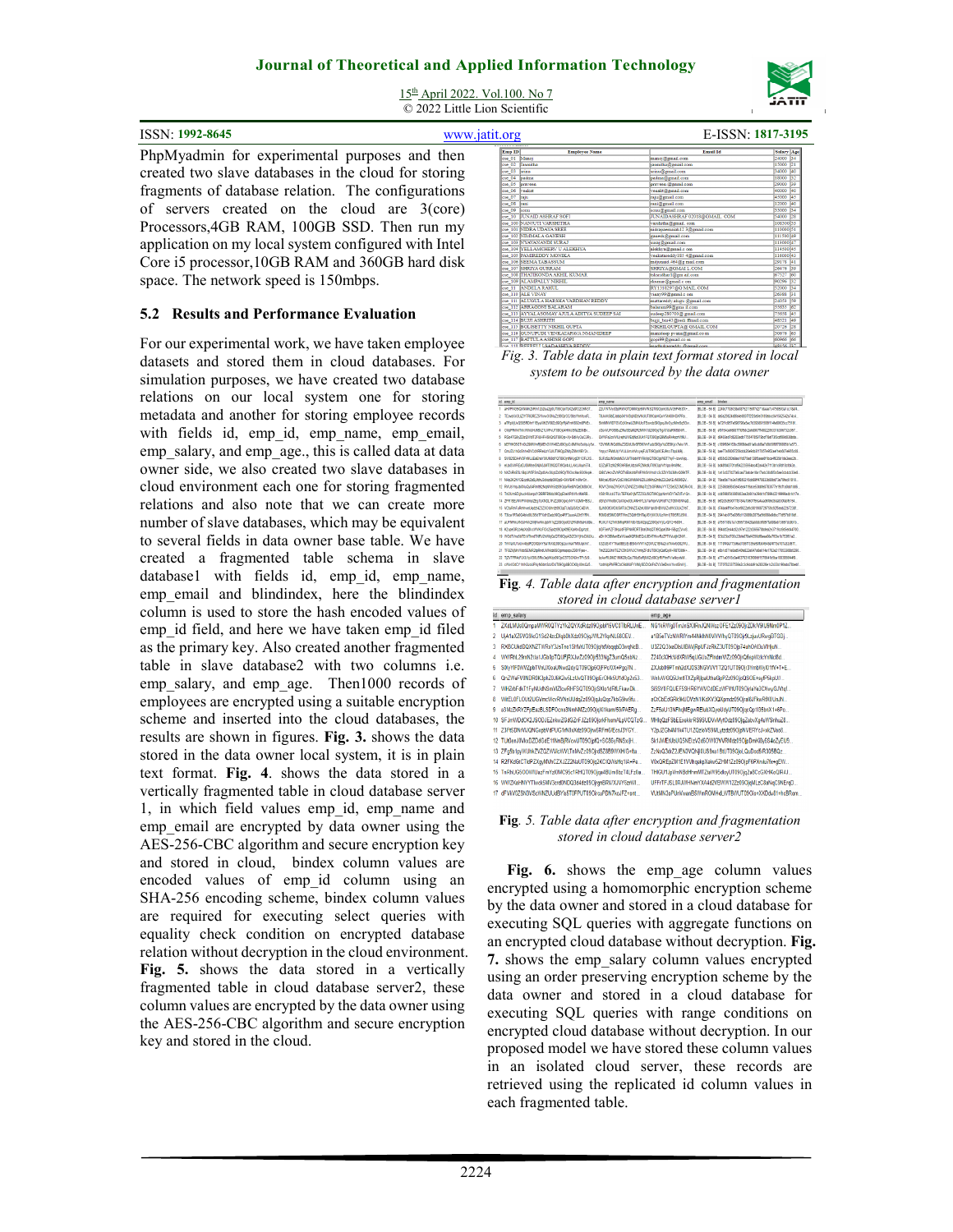

15th April 2022. Vol.100. No 7

© 2022 Little Lion Scientific

ISSN: **1992-8645** www.jatit.org E-ISSN: **1817-3195**

*Table 1.Time Delay In Seconds To Encrypt And Insert The* 

| ıd             | E(n, Age)                                                                                                                                                                                                                                                                                                                                                                                                                                                                                                                                                                                                                                                                             |  |  |  |  |
|----------------|---------------------------------------------------------------------------------------------------------------------------------------------------------------------------------------------------------------------------------------------------------------------------------------------------------------------------------------------------------------------------------------------------------------------------------------------------------------------------------------------------------------------------------------------------------------------------------------------------------------------------------------------------------------------------------------|--|--|--|--|
| 1              | 136018311391535898537933318185370136982049778993833328<br>652399214608403358299976812372479312758936664981003133<br>316017503793295980557346019774952873350402853757447193<br>463275527794175324476994447008000756713262786553296440<br>407736376032947742317502522281019593803861083096894074<br>248794846767840601998812891159037972017753529347906670<br>115102073743113944729055362820067136347267468191965027<br>289005142623433538872709799727277147845131329074032538<br>009136166768453973838333485566238182884942021412763215<br>859726704897933233204382904927145301106934114483463848<br>224098848245019087316257232974456392637374739704517509<br>67539977509400984721008 |  |  |  |  |
| $\overline{a}$ | 791607519735294231475143711303095785632318422527954492<br>161069115623089421103942274293336087614471240170684227<br>716335055012620178559458983275507035782089047709406767<br>165431411658476170795204909897531242740693151679774947<br>740078650422183792624440090233986505542269853441627307<br>767932145377211816161772545542518136874548413074475961<br>771789188256775831033343431039311029262976763364901188<br>873468791944240436392997878070133295011899643544663267<br>317400411270619847839192845902162486857341637148269681<br>176586233383112386303223687988049911855921225944064138<br>646705338392325495886106680769015593187618073326596960<br>6120591104254151076976  |  |  |  |  |
| 3              | 135965436091360496051047231717947893588650105414791463<br>466233598302573593174949128839503459389132217776453969<br>260830180796656759711389786357394988544757250277561674<br>844161586766958852247567506656291787659084389836326466<br>284563050113181847245156163309892718914015662242634026<br>041239517657651338956229744001098806450031900314583149<br>401602978583972237825462555445027591044119926932404486<br>615063414777977964220405614894526736051967280947626057<br>089348009974810031376678639192609828087025273186484782<br>739908571175217702483516734223935742185368730286325527<br>174607249400567671317778669096219648521994800808688689<br>50232908726313182495270 |  |  |  |  |
|                | 69994047311487919195736123613489055309482905533583574648315046<br>94765782237674390775231985494626738578822825306604059034957150<br>68220077956780946814562579997226390577223949919125658943280702<br>50927722531200899378045895428243330350146127807290724743627589<br>06408645268080398067632235134626747205888197948978362398452569<br>78456920771965993982142407886434510364607097953499508931528142<br>12367183317633739578262690979111167174861801581912747931361887<br>17025093888209189757187237698940742647936322899756256974330175<br>22906696522648302385492402621921227225782832705421390382709399<br>3076963058911837114744082792188306014431200834613395416475          |  |  |  |  |
| 5              | 510249839495401698015556322456168607789224738057893661<br>447092027531049934078956332415773228494814776578921226<br>979210659113528280430292462767983830261163649148222460<br>511828506969574881503070927739865797581574312039924997<br>428997090594472014149607603359932672701812287053738321<br>621806989335530574115814547390785383026954191449330808<br>653921424192294473675748290789004935732610378474087803<br>352114953641186022504653096075601654669076536749857247<br>078863815953041743544359555366936277019968436540809051<br>140588783261316348090858483084760954480002391744291394<br>737097646635114092259119770632389124055150353674103038<br>2329339437116213028208  |  |  |  |  |
|                | Fig. 6. Emp_age field values encrypted using                                                                                                                                                                                                                                                                                                                                                                                                                                                                                                                                                                                                                                          |  |  |  |  |
|                | homomorphic encryption                                                                                                                                                                                                                                                                                                                                                                                                                                                                                                                                                                                                                                                                |  |  |  |  |

| id | OPE(K,Salary) |
|----|---------------|
|    | 656206284     |
|    | 1309397157    |
|    | 1634916838    |
|    | 980842854     |
|    | 1181804128    |

*Fig. 7. Emp\_Salary Encrypted Using Order Preserving Encryption* 

| Records In Cloud Databases         |                   |           |  |  |  |  |
|------------------------------------|-------------------|-----------|--|--|--|--|
| Time delay to upload Data in Cloud |                   |           |  |  |  |  |
|                                    | database(Seconds) |           |  |  |  |  |
| No. of Records                     | SCA(sec)          | FDSA(sec) |  |  |  |  |
| 106                                | 58.87             | 87.39     |  |  |  |  |
| 206                                | 114.22            | 184.69    |  |  |  |  |
| 306                                | 177.63            | 265.06    |  |  |  |  |
| 406                                | 243.00            | 349.15    |  |  |  |  |
| 506                                | 297.23            | 442.66    |  |  |  |  |
| 606                                | 423.89            | 473.61    |  |  |  |  |

We evaluated the performance in terms of a time delay to encrypt and upload the data in cloud databases and to retrieve records from a cloud database and decrypt at the client-side and show the result to the user. The performance of our method is compared with the existing methods. For performance testing of our proposed model, the first 106 records are encrypted and inserted in cloud databases then 206,306,406,506 and 606.



*Fig. 8. Time Delay In Seconds To Encrypt And Insert The Records In Cloud Databases Of FDSA And SCA Models* 

**Table 1.** shows the performance in terms of the time delay of Secure Centralized Approach (SCA) and Fully Distributed Secure Approach (FDSA) using nondeterministic encryption (i.e. our proposed model) ) for encrypting and inserting the records in cloud databases. The data recorded in **table 1** are used to compare the time delay of the existing model with our proposed model for encrypting and executing INSERT/UPDATE query to insert or update data in the cloud database.

**Fig. 8.** shows that our proposed model performance in terms of time delay for encrypting and inserting the data in cloud database is a little bit slower than the existing model, but as security is a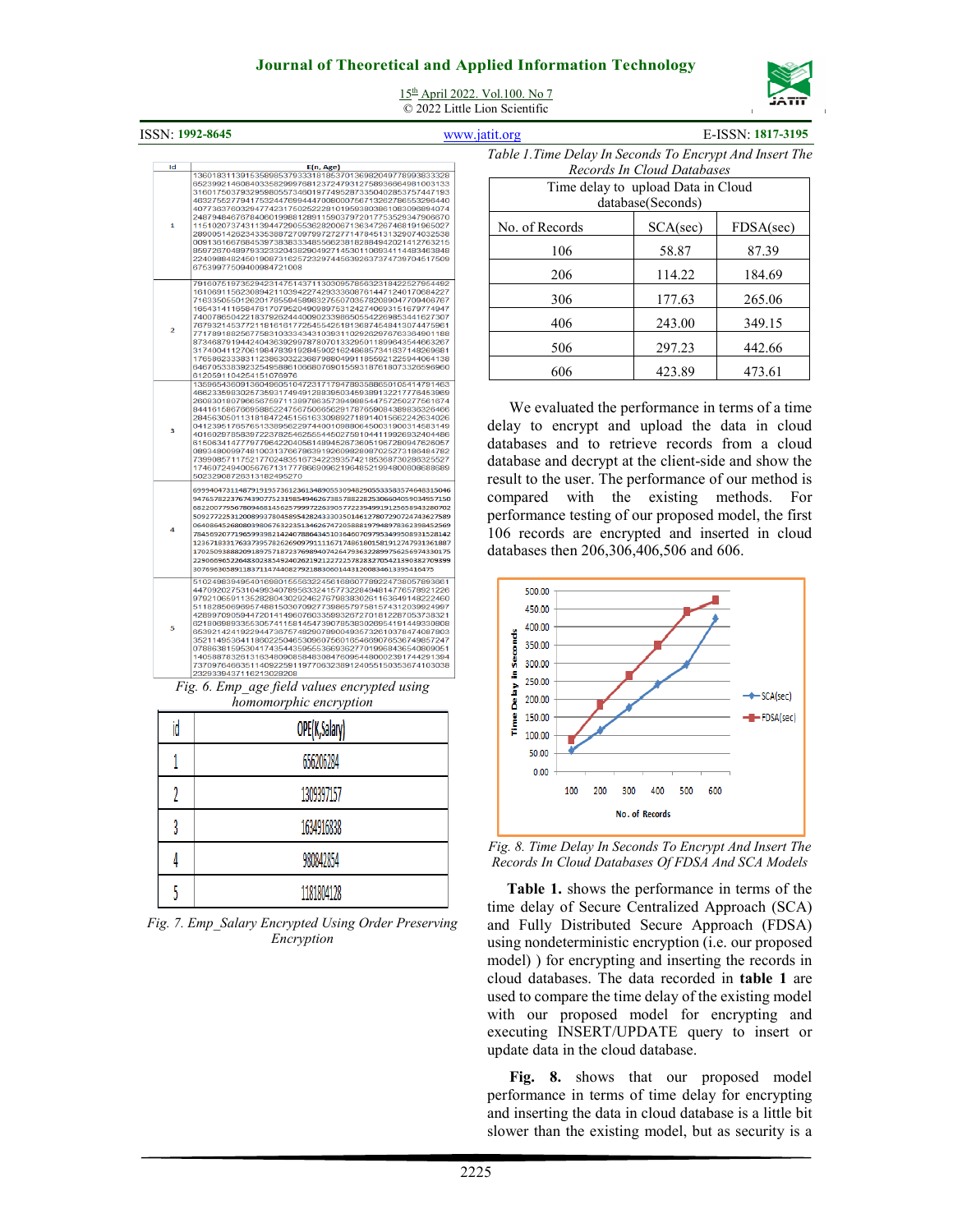

15<sup>th</sup> April 2022. Vol.100. No 7 © 2022 Little Lion Scientific

| ISSN: 1992-8645 | www.jatit.org | E-ISSN: 1817-3195 |
|-----------------|---------------|-------------------|

concern our model is more secure than the existing models.

*Table 2.Time Delay For Select Query Execution To Retrieve All Records From Cloud Database And Data Decryption At Client Side* 

| Time delay to Retrieve Datafrom cloud database (seconds) |          |           |
|----------------------------------------------------------|----------|-----------|
| No. of Records                                           | SCA(sec) | FDSA(sec) |
| 106                                                      | 1.02     | 1.04      |
| 206                                                      | 1.89     | 1.82      |
| 306                                                      | 2.74     | 2.76      |
| 406                                                      | 3.50     | 3.03      |
| 506                                                      | 4.29     | 4.18      |
| 606                                                      | 4.62     | 5.18      |



*Fig. 9. Shows Time Delay For Select Query Execution To Retrieve All Records From Cloud Database And Data Decryption At Client Side Of SCA And FDSA Models* 

**Table 2.** shows the data recorded for testing the performance in terms of time delay for SELECT query execution to retrieve all records from cloud database and data decryption at the client-side with a varied number of records such as 106,206,306,406,506 and 606 records of our proposed model and SCA models.

**Fig. 9.** shows that our proposed model performance in terms of time delay for SELECT query execution on cloud database servers and decrypting the results returned by the query at the user side is almost the same as the existing model, but as security is a concern our model is more secure than the existing models.

### **6. CONCLUSION AND FUTURE SCOPE**

In this paper, we proposed a model for cloud database security and availability problem using data distribution and nondeterministic encryption approach for Database as a Service in Cloud. The proposed model employed AES-256-CBC algorithm, order-preserving encryption and homomorphic encryption schemes for database encryption and vertical fragmentation technique is used for data distribution. For implementing our model, designed a web application using PHP and My-SQL, we run our application using the XAMPP tool on the local machine and created a database server on open source cloud service provider cloudcluster.io and evaluated the performance of SELECT query execution with equality check, range check predicates in WHERE clause on encrypted cloud databases and measured the time delays to access the records from the cloud. In our research, we have compared the performance of our model with existing state of art methods and found our model is more secure with optimal query execution time and with high availability service. Our future research is to introduce novel methods to further enhance the data security level and data upload performance.

### **REFERENCES**

- [1] Ronald L. Rivest Len Adleman, Michael L. Dertouzos "On Data Banks And Privacy Homomorphisms" Massachusetts Institute of Technology Cambridge, Massachusetts Copyright © 1978 by Academic Press, Inc
- [2] George I. Davida, David L. Wells, "A Database Encryption System with Sub-keys", ACM Transactions on Database Systems, Vol. 6, No. 2, June 1981, Pages 312-328. https://doi.org/10.1145/319566.319580
- [3] Hakan Hacıgum, Bala Iyer, Chen Li, Sharad Mehrotra "Executing SQL over Encrypted Data in the Database-Service-Provider Model", ACM SIGMOD '2002 June 4-6, Madison, Wisconsin, USA Copyright 2002 ACM 1-58113-497-5/02/06 ...}.
- [4] Elisa Bertino, and Ravi Sandhu, "Database Security—Concepts, Approaches, and Challenges", IEEE Transactions On Dependable And Secure Computing, VOL. 2, NO. 1, January-March 2005
- [5] Evdokimov, S. Fischmann, M. Gunther, "Provable Security for Outsourcing Database Operations", Proceedings of the 22nd International Conference on Data Engineering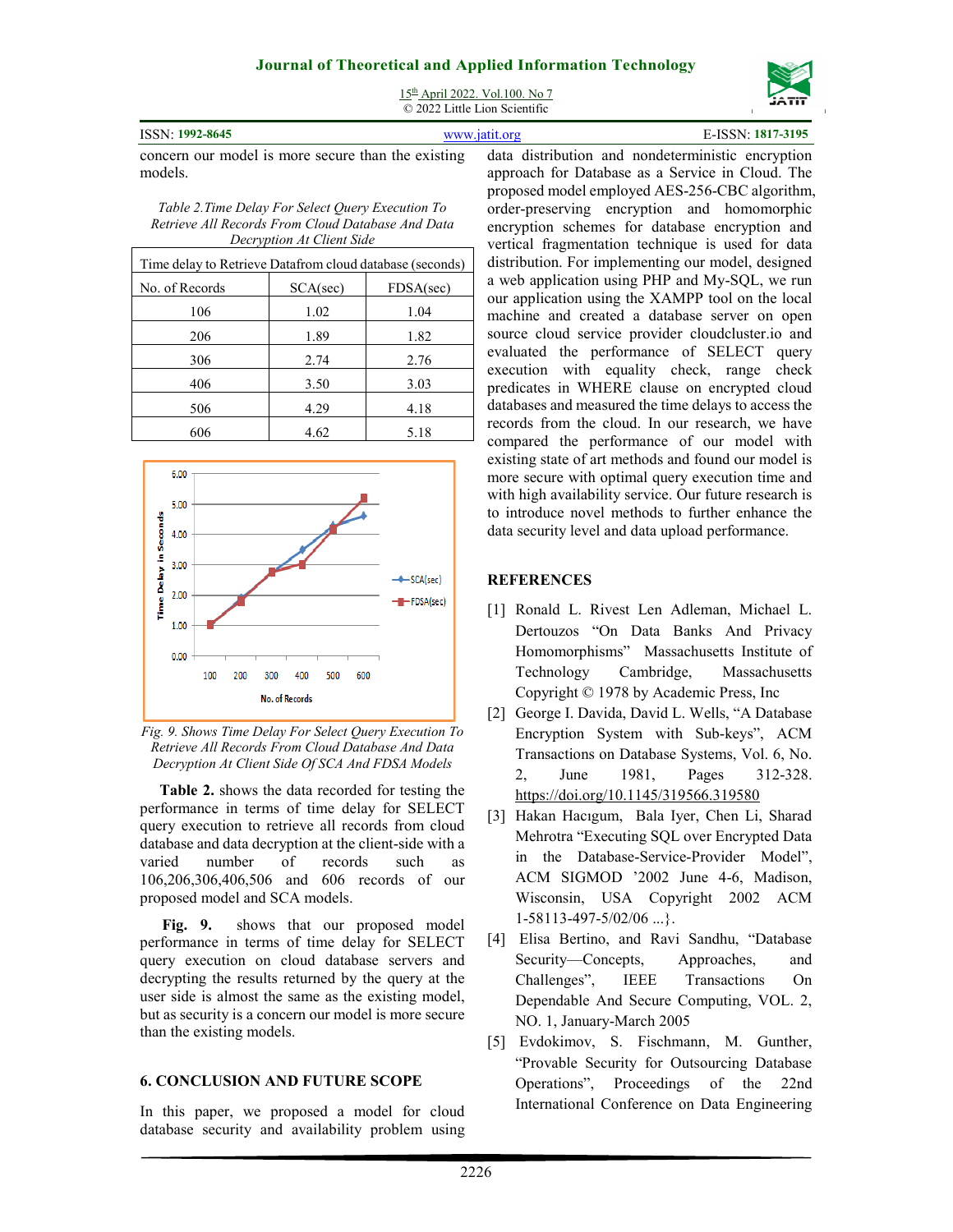

| 15th April 2022. Vol. 100. No 7<br>© 2022 Little Lion Scientific |                                                     |  |
|------------------------------------------------------------------|-----------------------------------------------------|--|
| ISSN: 1992-8645<br>E-ISSN: 1817-3195<br>www.jatit.org            |                                                     |  |
| (ICDE'06) 8-7695-2570-9/06 \$20.00 © 2006                        | International Conference on Computer and            |  |
| <b>IEEE</b>                                                      | Applications<br>(ICCA),                             |  |
| [6]<br>Evdokimov,<br>Oliver<br>Sergei<br>Gunther,                | 978-1-5386-2752-5/17/\$31.00 2017 IEEE              |  |
| "Encryption Techniques for Secure Database                       | [15] Youssef Gahia * and Imane El Alaoui, "A        |  |
| Outsourcing", ESORICS 2007. LNCS, vol.                           | Database-as-a-Service<br>Secure<br>Multi-User       |  |
| Springer,<br>Heidelberg<br>4734,<br>(2007)                       | Approach for Cloud Computing Privacy",              |  |
| (http://www.springerlink.com/content/978-3-5                     | International Workshop on Emerging Networks         |  |
| $40 - 74834 - 2/$                                                | Communications<br>(IWENC)<br>2019)<br>and           |  |
| Dongxi Liu, Shenlu Wang, "Programmable<br>[7]                    | November 4-7, 2019, Coimbra, Portugal,              |  |
| Order-Preserving Secure Index for Encrypted                      | Direct<br>Available<br>online<br>Science<br>at      |  |
| Database Query", IEEE Fifth International                        | www.sciencedirect.com Procedia Computer             |  |
| Conference<br>Cloud<br>on<br>Computing,                          | Science 160 (2019) 811-818                          |  |
| 978-0-7695-4755-8/12 \$26.00 @ 2012 IEEE                         | [16] K. Madhavi, G. Ramesh, K. Sowmya, CICIT,       |  |
| Dongxi Liu, Shenlu Wang, "DEMO: Query<br>[8]                     | pp 630-636 (2019).                                  |  |
| Encrypted Databases Practically", CCS'12                         | $[17]$ Srinu<br>Banothu,<br>A.Govardhan,<br>Karnam  |  |
| October 16-18, 2012, Raleigh, North Carolina,                    | Madhavi, "Performance Comparison<br>of              |  |
| USA. ACM 978-1-4503-1651-4/12/10.                                | Cryptographic Algorithms for Data Security in       |  |
| [9] Lei Xu, Xiaoxin Wu, Hub: HeterogeneoXs                       | Cloud Computing", Journal of Information and        |  |
| Bucketization for Database Outsourcing, Cloud                    | Computational Science, ISSN: 1548-7741,             |  |
| Computing'13, May 8, 2013, Hangzhou, China.                      | Volume 11 Issue $9 - 2021$ , Pg. No 1-8.            |  |
| ACM 2013 978-1-4503-2067-2/13/05  \$15.0                         | $[18]$ Srinu<br>Banothu, A.Govardhan,<br>Karnam     |  |
| [10] Luca Ferretti, Michele Colajanni, and Mirco                 | Madhavi, Performance Evaluation of Cloud            |  |
| Marchett, "Distributed, Concurrent,<br>and                       | Database Security Algorithms, E3S Web of            |  |
| Independent Access to Encrypted Cloud                            | Conferences 309 in ICMED 2021.                      |  |
| Databases", IEEE Transactions on Parallel and                    | [19] Bih-Hwang<br>Lee, Ervin<br>Kusuma<br>Dewi.     |  |
| Distributed Systems, VOL. 25, NO. 2, FEB                         | Muhammad Farid Wajdi, Data Security in              |  |
| 2014.                                                            | Cloud Computing Using AES Under HEROKU              |  |
| [11] Jiguo Li, Wei Yao, Yichen Zhang, Huiling                    | Cloud, The<br>27th<br>Wireless<br>and<br>Optical    |  |
| Qian, and Jinguang Han, Member, IEEE,                            | Communications Conference (WOCC2018).               |  |
| Flexible and Fine-Grained Attribute-Based                        | [20] Mr. Manish M Poteya, Dr C A Dhoteb, Mr         |  |
| Data Storage in Cloud Computing, IEEE                            | Deepak H Sharmac, Homomorphic Encryption            |  |
| Transactions On Services Computing, VOL. 10,                     | for Security of Cloud Data,7th International        |  |
| NO. 5, SEPTEMBER/OCTOBER 2017                                    | Conference on Communication, Computing and          |  |
| [12] Cheng Guo, Ruhan Zhuang, Yingmo Jie, Yizhi                  | Virtualization 2016.                                |  |
| Ren, Ting Wu3, Kim-Kwang and Raymond                             | [21] S.Rajeswari, R.Kalaiselvi, "Survey of Data and |  |
| Choo, "Fine-grained Database Field Search                        | Security in Cloud Computing",<br>Storage            |  |
| Attribute-Based Encryption<br>Using<br>for                       | Proceedings of 2017 IEEE<br>international           |  |
| E-Healthcare Clouds" J Med Syst(2016) 40:235                     | conference on circuits and systems(ICCS2017).       |  |
| , https://doi.org/ 10.1007/s10916-016-0588-0                     | [22] Nishit Mishra, Tarun Kumar Sharma, Varun       |  |
| [13] Md Abdullatif ALzain and Eric Pardede,                      | Sharma and Vrince Vima, "Secure Framework           |  |
| "Using Multi Shares for Ensuring Privacy in                      | for Data Security in Cloud Computing",              |  |
| Database-as-a-Service", Proceedings of the                       | ©Springer Nature Singapore Pvt. Ltd. 2018.          |  |
| 44th Hawaii International Conference on                          | [23] Krishna Keerthi Ch, Lakshmi Muddan, Rajani     |  |
| System Sciences - 2011, 1530-1605/11 \$26.00                     | Kanth A, "Performance Analysis of various           |  |
| © 2011 IEEE, Pg. No: 1-9                                         | Encryption Algorithms for usage in Multistage       |  |
| [14] Amjad Alsirhani, Srinivas Sampalli, Peter                   | Encryption for Securing Data in Cloud", 2017        |  |

[14]Amjad Alsirhani, Srinivas Sampalli, Peter Bodorik, "Improving Database Security in Cloud Computing by Fragmentation of Data",

2nd IEEE International Conference On Recent Trends in Electronics Information &